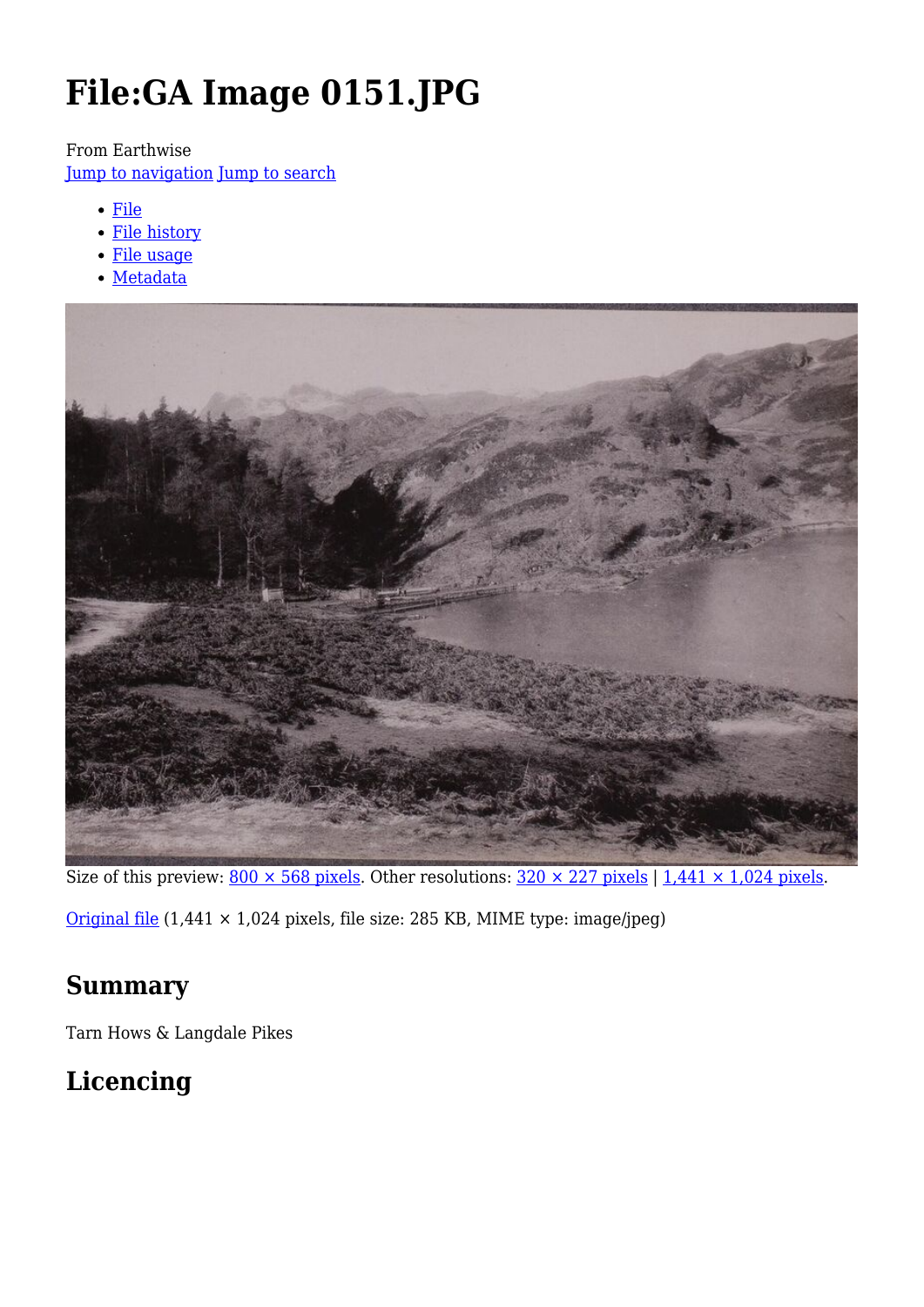Download of 1000 x 1000 pixel images is free for all non-commercial use - all we ask in return is for you to acknowledge BGS when using our images. Click our Terms and Conditions link below for information on acknowledgement text, and to find out about using our images commercially.

#### **Copyright**

The images featured on this site unless otherwise indicated are copyright material of the UK Research and Innovation (UKRI), of which the British Geological Survey is a component body. The British Geological Survey encourages the use of its material in promoting geological and environmental sciences. The images may be reproduced free of charge for any non-commercial use in any format or medium provided they are reproduced accurately and not used in a misleading or derogatory context. Where any images on this site are being republished or copied to others, the source of the material must be identified and the copyright status acknowledged. The permission to reproduce UKRI protected material does not extend to any images on this site which are identified as being the copyright of a third party. Authorisation to reproduce such material must be obtained from the copyright holders concerned.

#### **Non-commercial Use**

Use of the images downloaded from this site and reproduced digitally or otherwise may only be used for non-commercial purposes, which are:-

- Private study or research for a non-commercial purpose
- Education for teaching, preparation and examination purposes

When using the images please credit 'British Geological Survey' and include the catalogue reference ('P Number') of the item to allow others to access the original image or document. Noncommercial users of the images from this site are restricted to downloading no more than 30 images, without seeking further permission from [enquiries@bgs.ac.uk](mailto:enquiries@bgs.ac.uk)

#### **Commercial Use**

For commercial use of these images for which higher resolution images are available, individual permissions and/or licences arrangements should be agreed by contacting [enquiries@bgs.ac.uk](mailto:enquiries@bgs.ac.uk) Commercial use will include publications in books (including educational books), newspapers, journals, magazines, CDs and DVDs, etc, where a cover charge is applied; broadcasts on TV, film and theatre; and display in trade fairs, galleries, etc. If you are in doubt as to whether your intended use is commercial, please contact [enquiries@bgs.ac.uk](mailto:enquiries@bgs.ac.uk)

#### **Warranty**

Use of the images downloaded from this site is at the users own risk. UKRI gives no warranty as to the quality of the images or the medium on which they are provided or their suitability for any use. **Ordnance Survey topography**

Maps and diagrams in Earthwise use topography based on Ordnance Survey mapping. The National Grid and other Ordnance Survey data ©Crown Copyright and database rights 2015. Ordnance Survey Licence No. 100021290 EUL.

# **File history**

Click on a date/time to view the file as it appeared at that time.

| Date/Time                              | <b>Thumbnail</b> | <b>Dimensions</b>                  | User                              | <b>Comment</b>                |
|----------------------------------------|------------------|------------------------------------|-----------------------------------|-------------------------------|
| current <u>11:46, 9 September 2020</u> |                  | $1,441 \times 1,024$<br>$(285$ KB) | <u>Zebrina</u> (talk<br>contribs) | Tarn Hows &<br>Langdale Pikes |

You cannot overwrite this file.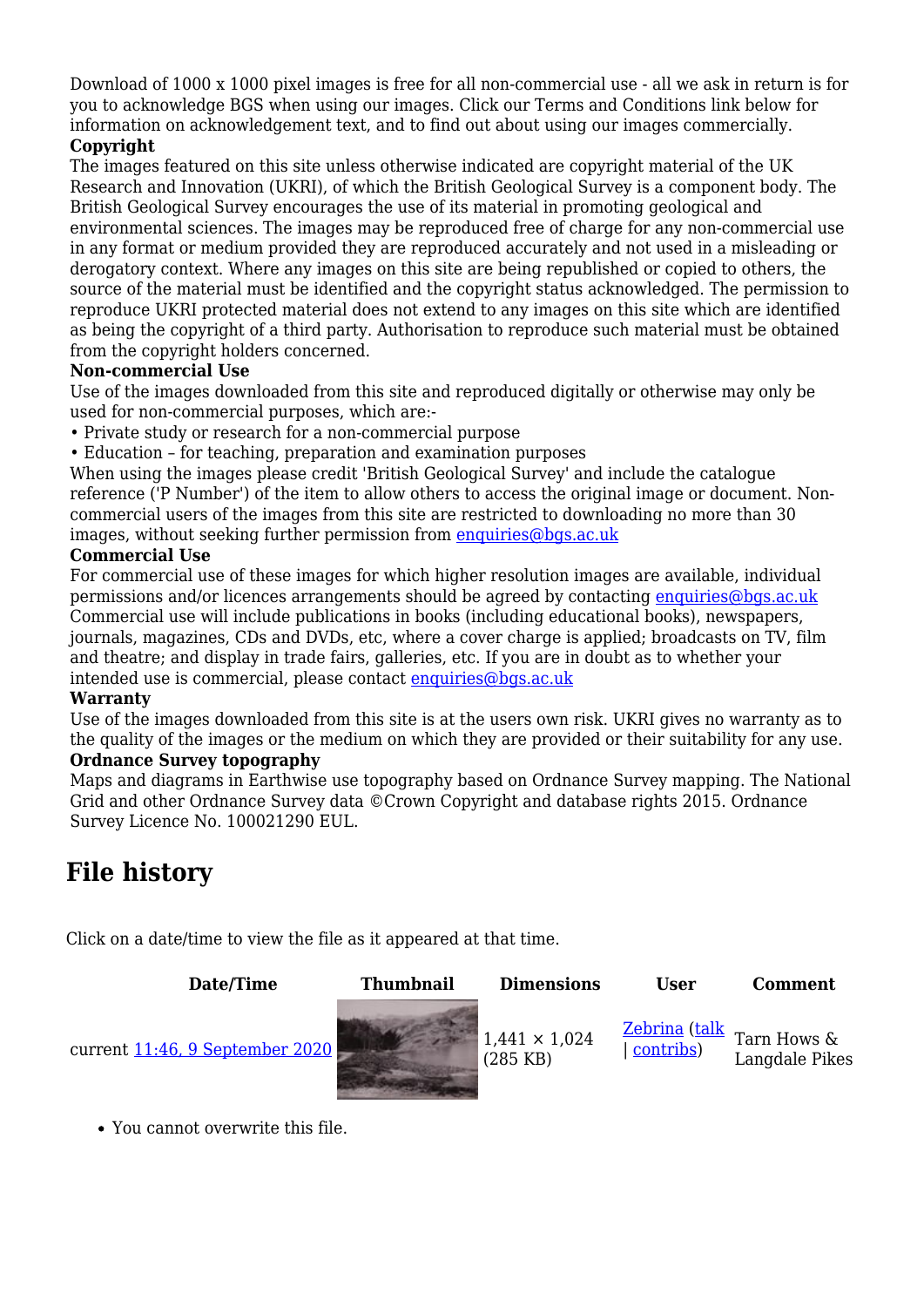# **File usage**

The following page links to this file:

[Elsie Giles photographs: Series 25-34. 1926–1934 - index, GA 'Carreck Archive'](http://earthwise.bgs.ac.uk/index.php/Elsie_Giles_photographs:_Series_25-34._1926%E2%80%931934_-_index,_GA_%27Carreck_Archive%27)

# **Metadata**

This file contains additional information, probably added from the digital camera or scanner used to create or digitise it.

If the file has been modified from its original state, some details may not fully reflect the modified file.

**Author** Bob **Date and time of data generation** 10:13, 8 September 2020 **Date and time of digitising** 10:13, 8 September 2020 **DateTimeOriginal subseconds** 19 **DateTimeDigitised subseconds** 19 Retrieved from ['http://earthwise.bgs.ac.uk/index.php?title=File:GA\\_Image\\_0151.JPG&oldid=49703](http://earthwise.bgs.ac.uk/index.php?title=File:GA_Image_0151.JPG&oldid=49703)' [Category](http://earthwise.bgs.ac.uk/index.php/Special:Categories):

[License tags](http://earthwise.bgs.ac.uk/index.php/Category:License_tags)

# **Navigation menu**

### **Personal tools**

- Not logged in
- [Talk](http://earthwise.bgs.ac.uk/index.php/Special:MyTalk)
- [Contributions](http://earthwise.bgs.ac.uk/index.php/Special:MyContributions)
- [Log in](http://earthwise.bgs.ac.uk/index.php?title=Special:UserLogin&returnto=File%3AGA+Image+0151.JPG&returntoquery=action%3Dmpdf)
- [Request account](http://earthwise.bgs.ac.uk/index.php/Special:RequestAccount)

### **Namespaces**

- [File](http://earthwise.bgs.ac.uk/index.php/File:GA_Image_0151.JPG)
- [Discussion](http://earthwise.bgs.ac.uk/index.php?title=File_talk:GA_Image_0151.JPG&action=edit&redlink=1)

 $\Box$ 

## **Variants**

### **Views**

• [Read](http://earthwise.bgs.ac.uk/index.php/File:GA_Image_0151.JPG)